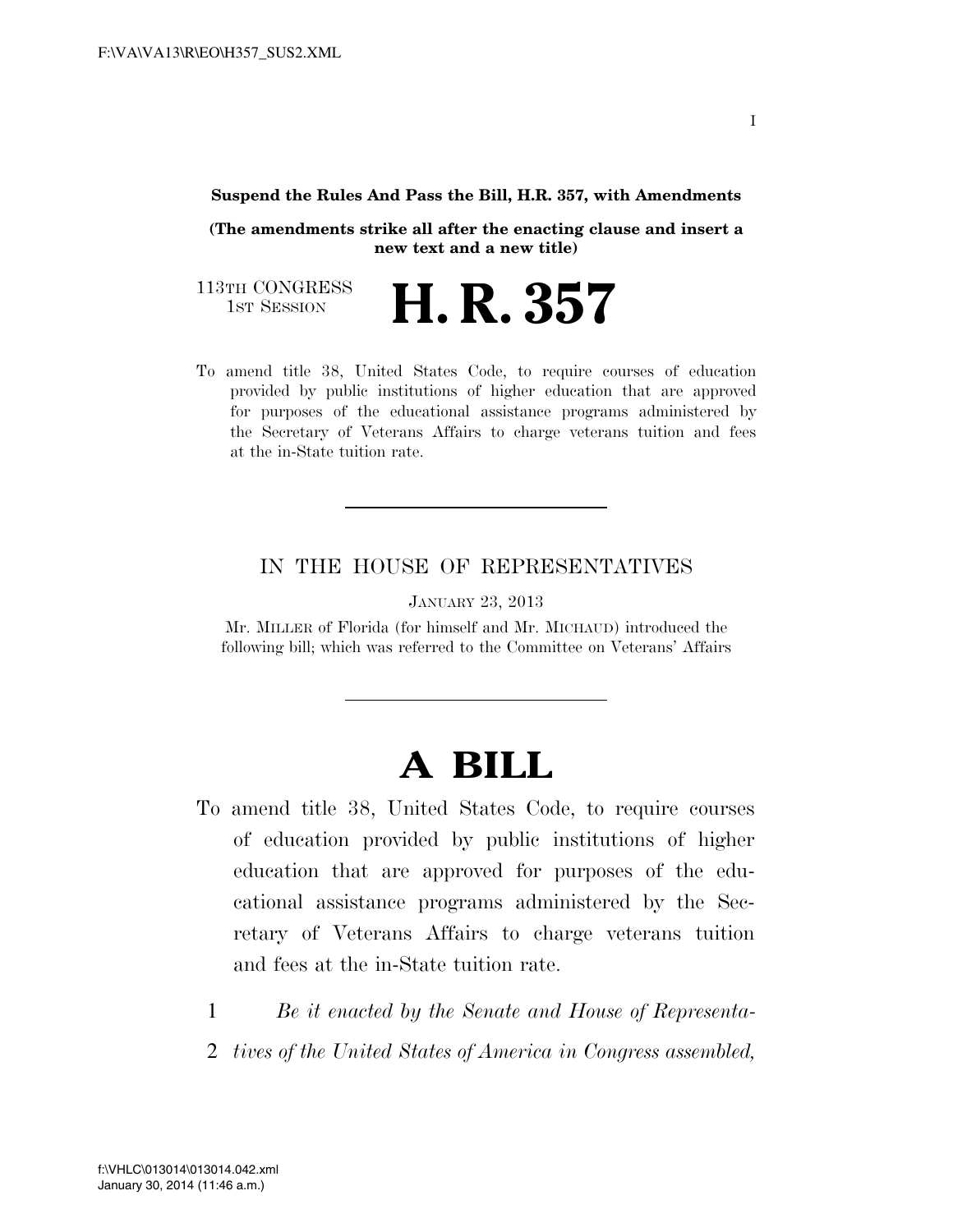#### 1 **SECTION 1. SHORT TITLE; TABLE OF CONTENTS.**

- 2 (a) SHORT TITLE.—This Act may be cited as the ''GI
- 3 Bill Tuition Fairness Act of 2013''.
- 4 (b) TABLE OF CONTENTS.—The table of contents for

#### 5 this Act is as follows:

- Sec. 1. Short title; table of contents.
- Sec. 2. References to title 38, United States Code.
- Sec. 3. Scoring of budgetary effects.
- Sec. 4. Approval of courses of education provided by public institutions of higher education for purposes of All-Volunteer Force Educational Assistance Program and Post-9/11 Educational Assistance conditional on in-State tuition rate for veterans.
- Sec. 5. Clarification of eligibility for services under the Homeless Veterans Reintegration Program.
- Sec. 6. Extension of eligibility period for vocational rehabilitation programs.
- Sec. 7. Work-study allowance.
- Sec. 8. Responsibilities of the Directors of Veterans' Employment and Training.
- Sec. 9. Contents of Transition Assistance Program.
- Sec. 10. Rounding down of increase in rates of disability compensation and dependency and indemnity compensation.
- Sec. 11. Limitation on performance awards in the senior executive service.
- Sec. 12. Semiannual reports to Congress on cost of certain travel.
- Sec. 13. Report of infectious disease at medical facilities of Department of Veterans Affairs.
- Sec. 14. Prohibition of visual recording without informed consent.
- Sec. 15. Two-month extension of Veterans Retraining Assistance Program.

#### 6 **SEC. 2. REFERENCES TO TITLE 38, UNITED STATES CODE.**

 Except as otherwise expressly provided, whenever in this Act an amendment or repeal is expressed in terms of an amendment to, or a repeal of, a section or other provision, the reference shall be considered to be made to a section or other provision of title 38, United States 12 Code.

#### 13 **SEC. 3. SCORING OF BUDGETARY EFFECTS.**

14 The budgetary effects of this Act, for the purpose of

- 15 complying with the Statutory Pay-As-You-Go Act of 2010,
- 16 shall be determined by reference to the latest statement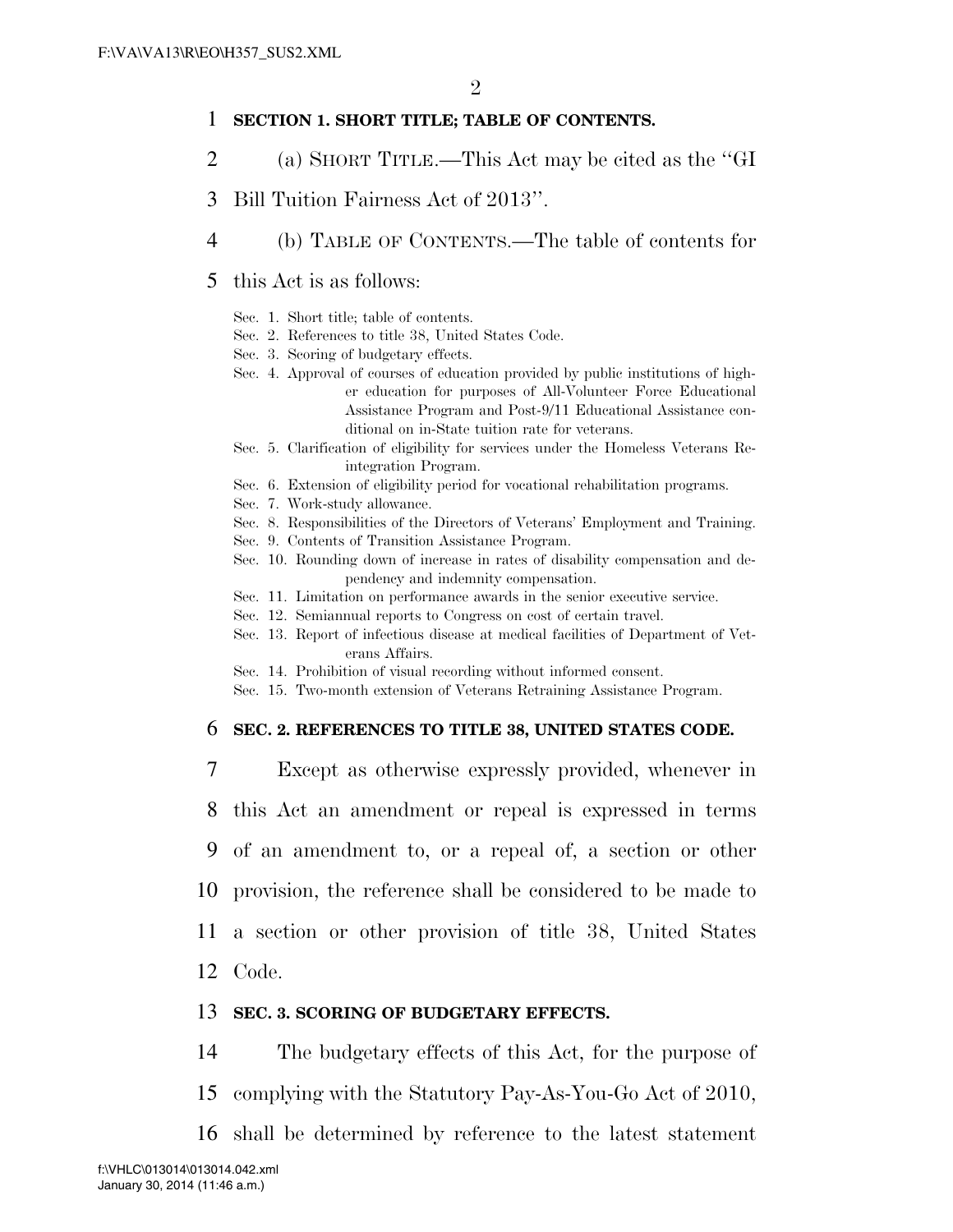titled ''Budgetary Effects of PAYGO Legislation'' for this Act, submitted for printing in the Congressional Record by the Chairman of the House Budget Committee, pro- vided that such statement has been submitted prior to the vote on passage.

|    | SEC. 4. APPROVAL OF COURSES OF EDUCATION PROVIDED |
|----|---------------------------------------------------|
|    | BY PUBLIC INSTITUTIONS OF HIGHER EDU-             |
|    | <b>CATION FOR PURPOSES OF ALL-VOLUNTEER</b>       |
|    | EDUCATIONAL ASSISTANCE<br><b>FORCE</b><br>PRO-    |
| 10 | GRAM AND POST-9/11 EDUCATIONAL ASSIST-            |
| 11 | ANCE CONDITIONAL ON IN-STATE TUITION              |
| 12 | <b>RATE FOR VETERANS.</b>                         |

 (a) IN GENERAL.—Section 3679 is amended by add-ing at the end the following new subsection:

 "'(c)(1) Notwithstanding any other provision of this chapter and subject to paragraphs (3) through (6), the Secretary shall disapprove a course of education provided by a public institution of higher education to a covered individual pursuing a course of education with educational assistance under chapter 30 or 33 of this title while living in the State in which the public institution of higher edu- cation is located if the institution charges tuition and fees for that course for the covered individual at a rate that is higher than the rate the institution charges for tuition and fees for that course for residents of the State in which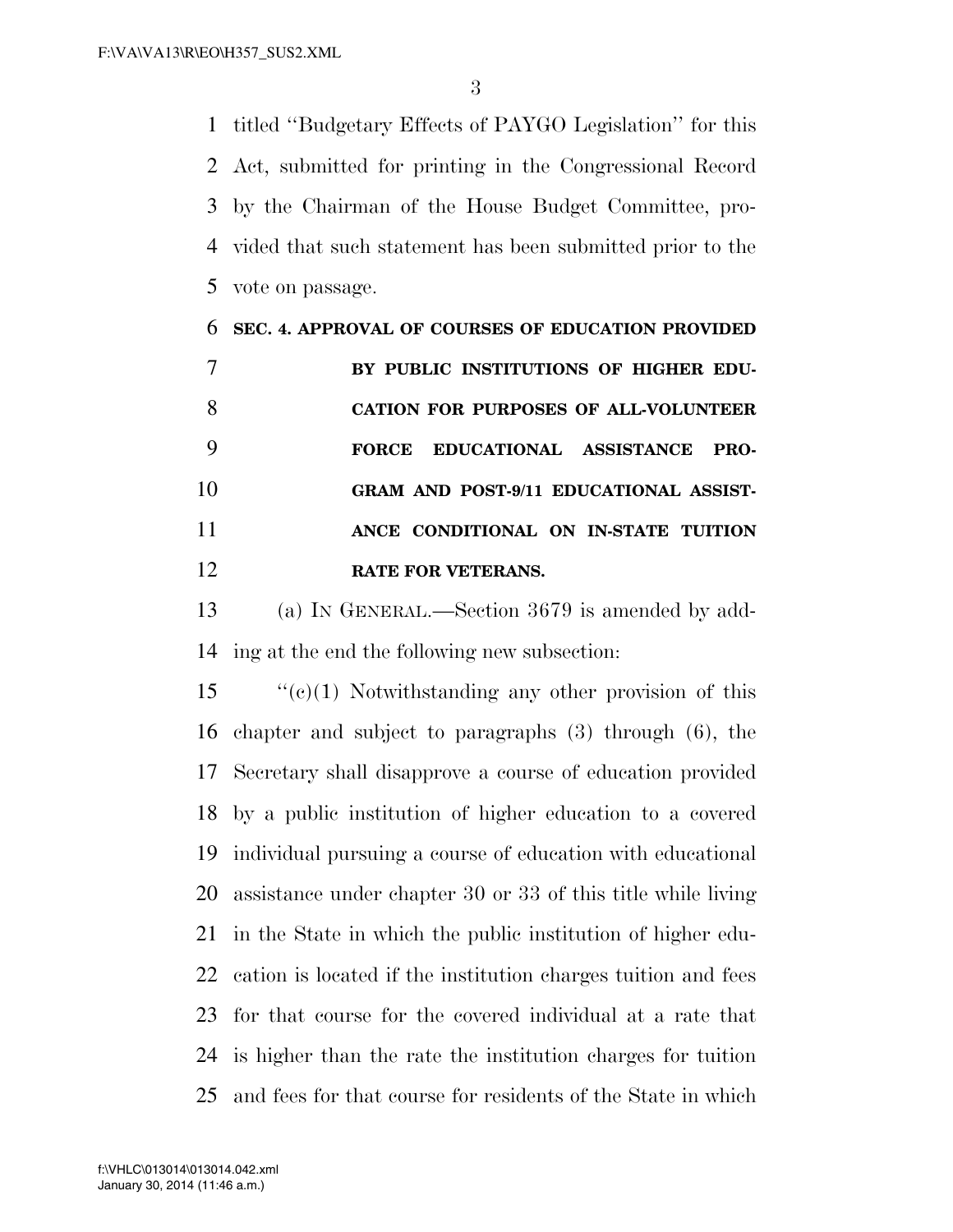the institution is located, regardless of the covered individ-ual's State of residence.

 ''(2) For purposes of this subsection, a covered indi- vidual is a veteran who was discharged or released from a period of not fewer than 90 days of service in the active military, naval, or air service less than three years before the date of enrollment in the course concerned

 ''(3) If after enrollment in a course of education that is subject to disapproval under paragraph (1) a covered individual pursues one or more courses of education at the same public institution of higher education while remain- ing continuously enrolled (other than during regularly scheduled breaks between courses, semesters or terms) at that institution of higher education, any course so pursued by the covered individual at that institution of higher edu- cation while so continuously enrolled shall also be subject to disapproval under paragraph (1).

 ''(4) It shall not be grounds to disapprove a course of education under paragraph (1) if a public institution of higher education requires a covered individual pursuing a course of education at the institution to demonstrate an intent, by means other than satisfying a physical presence requirement, to establish residency in the State in which the institution is located, or to satisfy other requirements not relating to the establishment of residency, in order to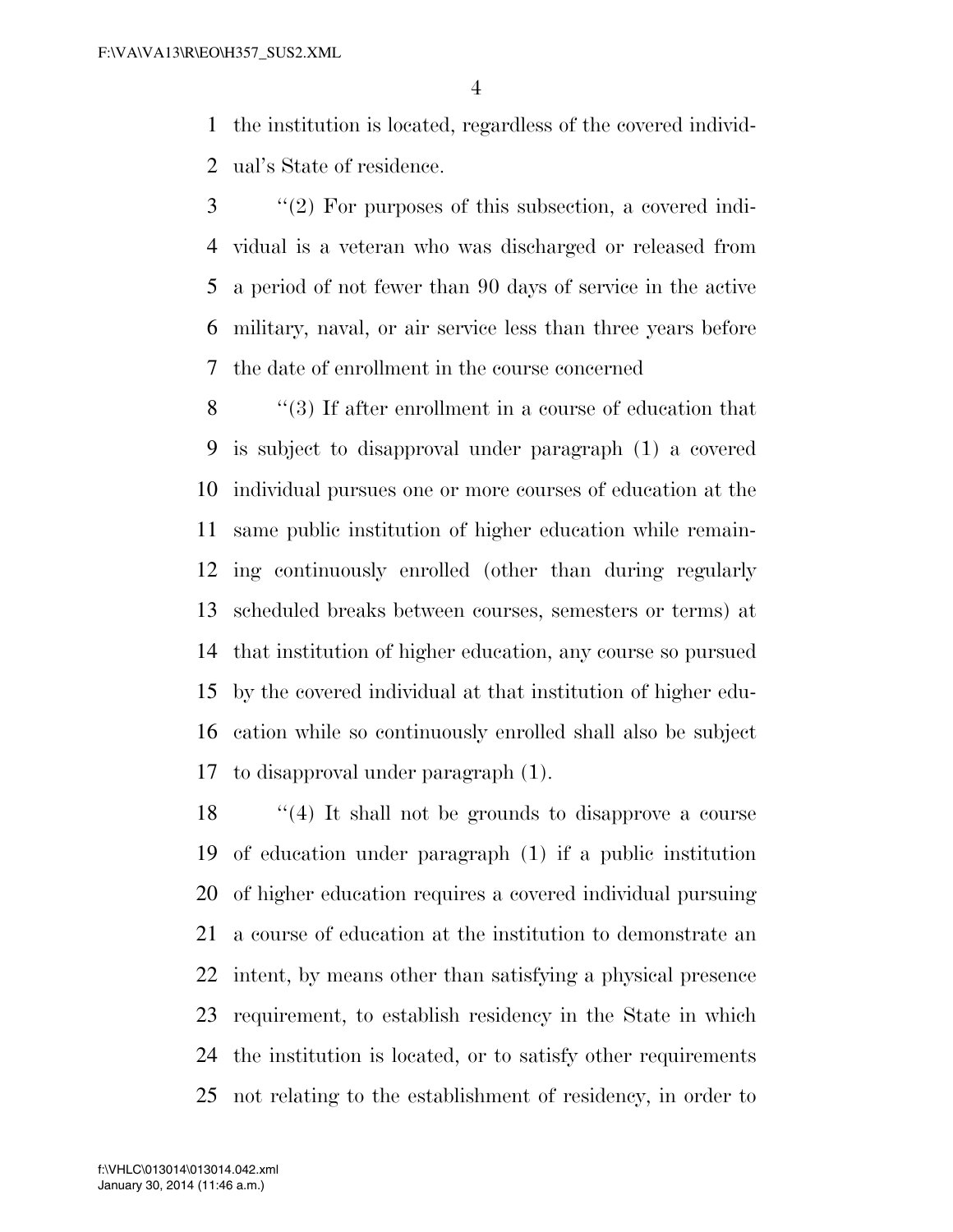be charged tuition and fees for that course at a rate that is equal to or less than the rate the institution charges for tuition and fees for that course for residents of the State.

 ''(5) The Secretary may waive such requirements of paragraph (1) as the Secretary considers appropriate.

 ''(6) Disapproval under paragraph (1) shall apply only with respect to educational assistance under chapters 30 and 33 of this title.''.

 (b) EFFECTIVE DATE.—Subsection (c) of section 3679 of title 38, United States Code (as added by sub- section (a) of this section), shall apply with respect to edu- cational assistance provided for pursuit of programs of education during academic terms that begin after July 1, 2016, through courses of education that commence on or after that date.

## **SEC. 5. CLARIFICATION OF ELIGIBILITY FOR SERVICES UNDER THE HOMELESS VETERANS RE-INTEGRATION PROGRAM.**

 Subsection (a) of section 2021 is amended by striking ''reintegration of homeless veterans into the labor force.'' and inserting the following: ''reintegration into the labor force of—''

24  $\qquad \qquad \text{``(1) homeless vectors;}$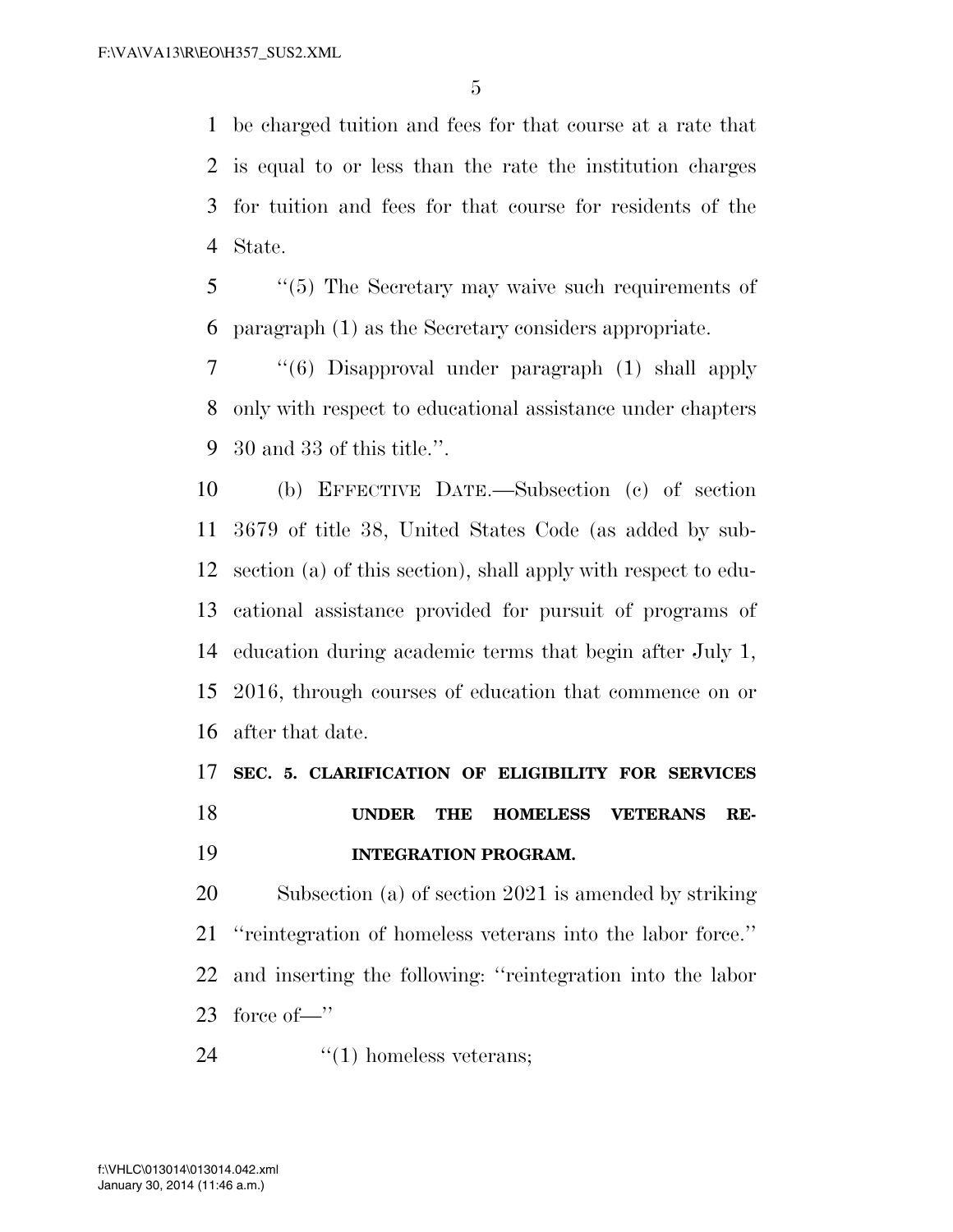1 ''(2) veterans participating in the Department of Veterans Affairs supported housing program for which rental assistance provided pursuant to section 8(o)(19) of the United States Housing Act of 1937 5 (42 U.S.C. 1437 $f(0)(19)$ ); and ''(3) veterans who are transitioning from being incarcerated.''. **SEC. 6. EXTENSION OF ELIGIBILITY PERIOD FOR VOCA- TIONAL REHABILITATION PROGRAMS.**  (a) EXTENSION.—Section 3103 is amended by strik- ing ''twelve-year period'' and inserting ''17-year period'' each place it appears. (b) EFFECTIVE DATE.—The amendment made by subsection (a) shall apply with respect to a veteran apply- ing for assistance under chapter 31 of title 38, United States Code, on or after the date of the enactment of this Act. **SEC. 7. WORK-STUDY ALLOWANCE.**  Section 3485(a)(4) is amended by striking ''June 30, 2013'' each place it appears and inserting ''June 30, 2018''. **SEC. 8. RESPONSIBILITIES OF THE DIRECTORS OF VET- ERANS' EMPLOYMENT AND TRAINING.**  Section 4103 is amended—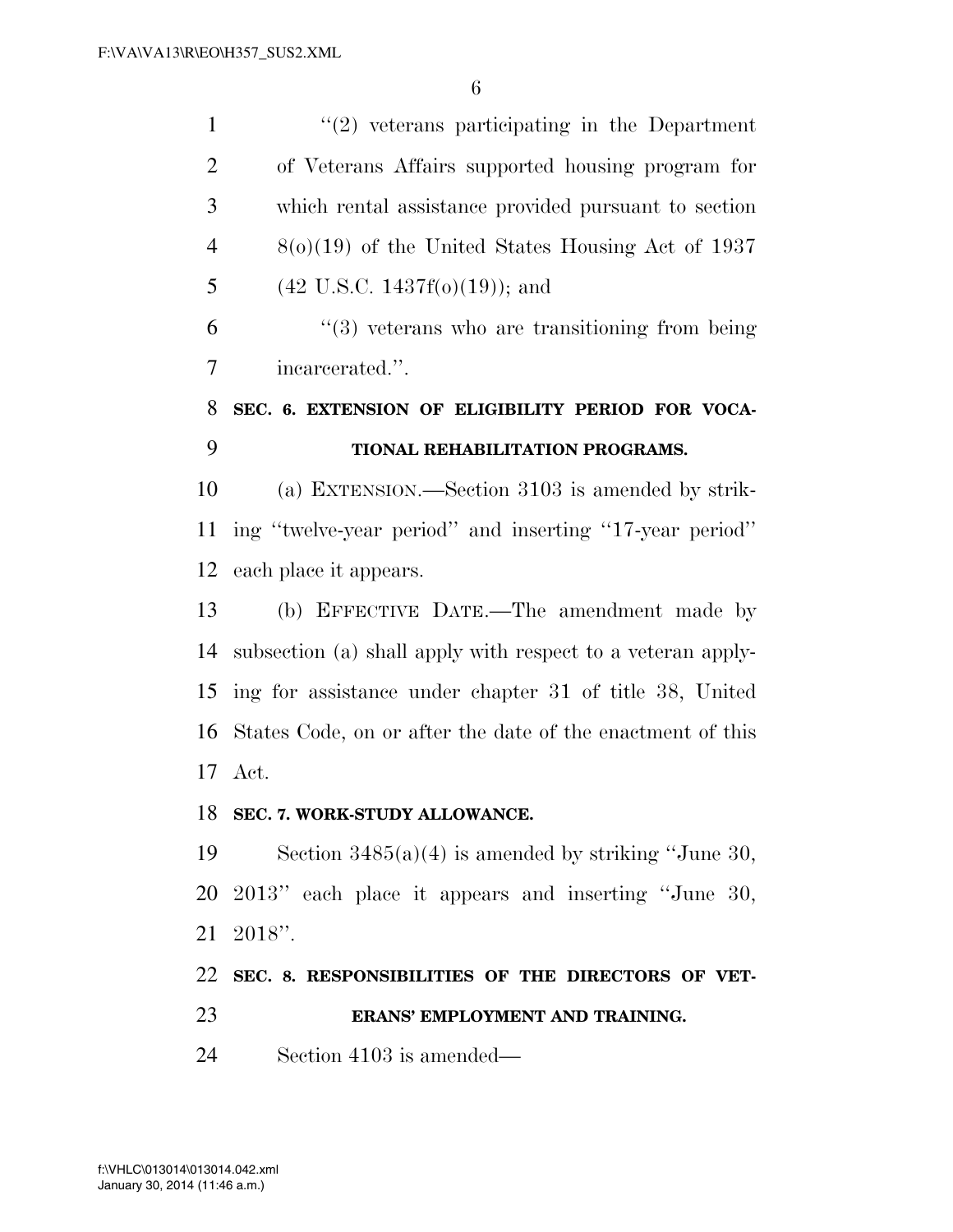(1) by redesignating subsection (b) as sub-section (c); and

 (2) by inserting after subsection (a) the fol-lowing new subsection (b):

 ''(b) RESPONSIBILITIES.—Each Director assigned to a State under subsection (a) shall carry out the following responsibilities:

8 "(1) Monitoring the performance of veterans' training and employment programs in the State, with special emphasis on services to disabled vet-erans.

 ''(2) Monitoring the performance of the State workforce agency in complying with section 4212 of this title.

 ''(3) Suggesting to the Assistant Secretary of Labor for Veterans' Employment and Training cor- rective actions that could be taken by the State workforce agency to address deficiencies in the per- formance of veterans' training and employment pro-grams in the State.

21 ''(4) Annually negotiating with the State work- force agency to establish performance goals for vet- erans' training and employment programs in the State.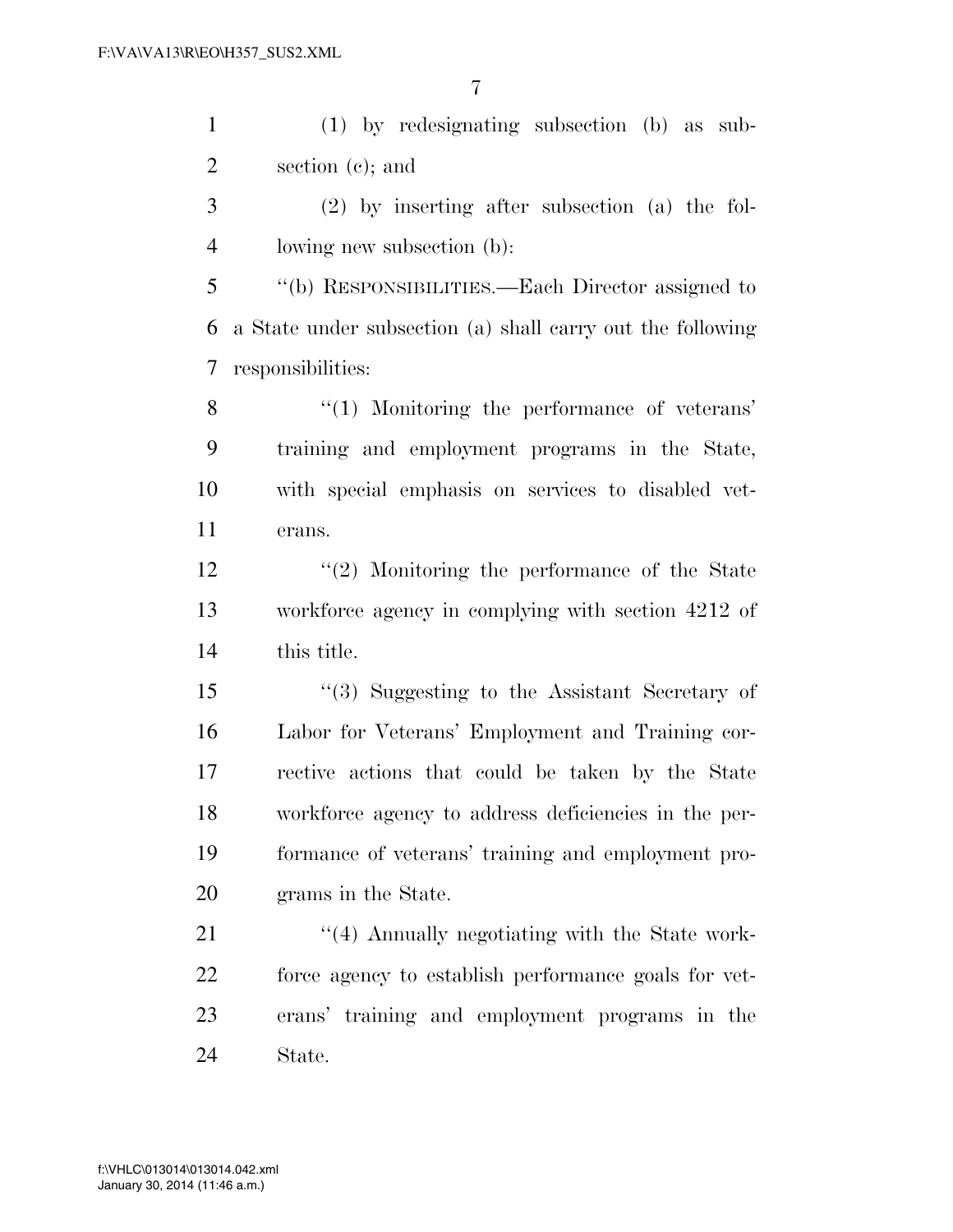1 ''(5) Reviewing the State's requests for funding for veterans' training and employment programs and providing advice to the State workforce agency and the Assistant Secretary regarding such funding re- quests. ''(6) Forwarding complaints regarding possible violations of chapter 43 of this title to the appro- priate Regional Administrator or to the to the As- sistant Secretary, as required. ''(7) Carrying out grant officer technical rep-

 resentative responsibilities for grants issued under programs administered by the Department.

 ''(8) Providing advice to the State workforce agency on strategies to market veterans to employ-ers.

 ''(9) Supervising and managing all support staff, including Assistant Directors, establishing workload priorities, managing all personnel actions, and evaluating all assigned personnel.

20 "(10) Submitting to the Assistant Secretary regular reports on the matters described in para-22 graphs  $(1)$ ,  $(2)$ ,  $(4)$ , and  $(8)$ , and any other matters the Assistant Secretary determine appropriate.

24 ''(11) Performing such other related duties as directed by the Assistant Secretary.''.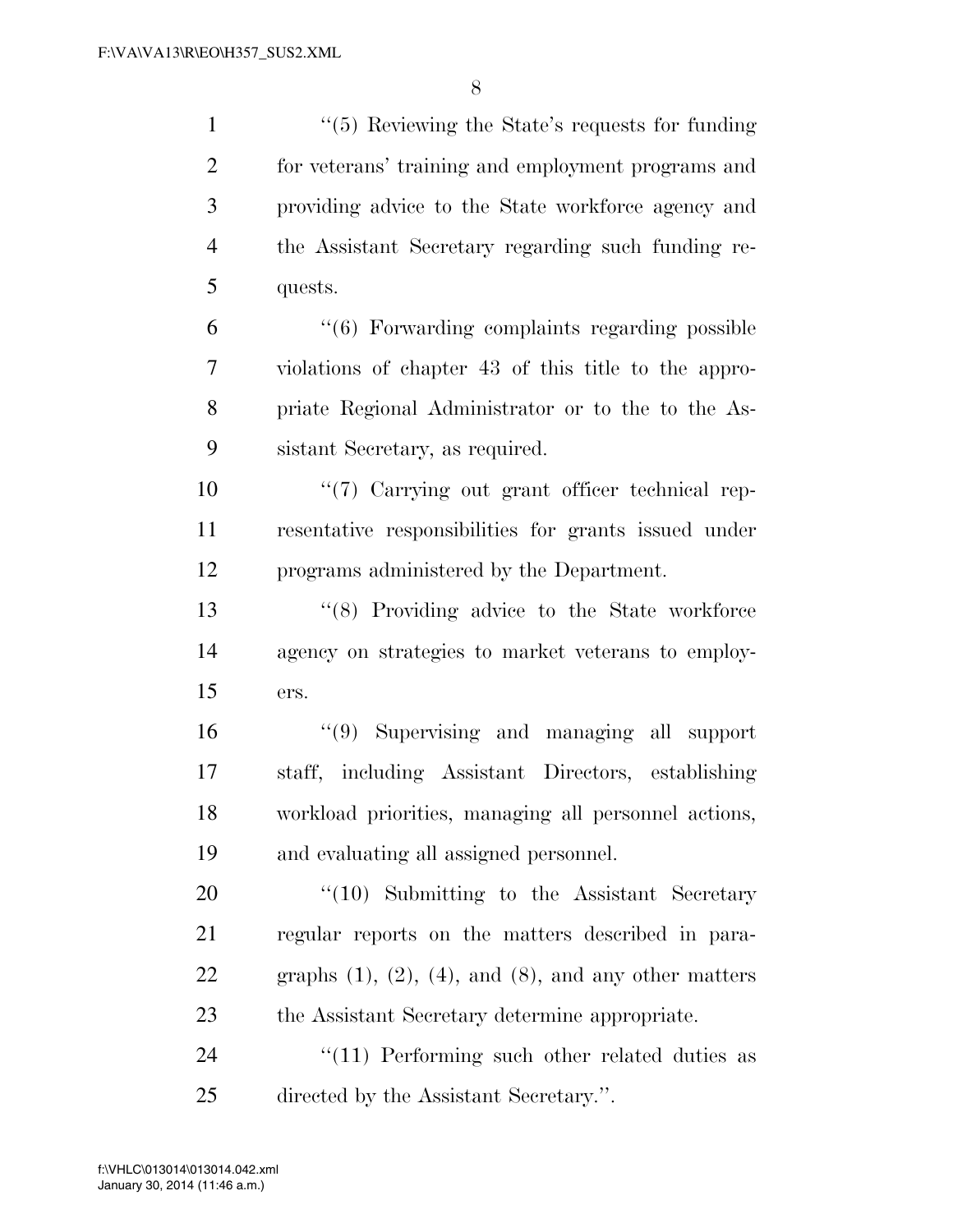| 1              | SEC. 9. CONTENTS OF TRANSITION ASSISTANCE PROGRAM.       |
|----------------|----------------------------------------------------------|
| $\overline{2}$ | (a) IN GENERAL.—Section 1144 of title 10, United         |
| 3              | States Code, is amended—                                 |
| 4              | $(1)$ in subsection (b), by adding at the end the        |
| 5              | following new paragraph.                                 |
| 6              | "(9) Provide information about disability-re-            |
| 7              | lated employment and education protections.".            |
| 8              | $(2)$ by redesignating subsections $(e)$ , $(d)$ , and   |
| 9              | (e), as subsections (d), (e), and (f), respectively; and |
| 10             | $(3)$ by inserting after subsection (b) the fol-         |
| 11             | lowing new subsection $(c)$ :                            |
| 12             | "(c) ADDITIONAL ELEMENTS OF PROGRAM.-The                 |
| 13             | mandatory program carried out by this section shall in-  |
| 14             | clude—                                                   |
| 15             | $\lq(1)$ for any such member who plans to use the        |
| 16             | member's entitlement to educational assistance           |
| 17             | under title 38—                                          |
| 18             | "(A) instruction providing an overview of                |
| 19             | the use of such entitlement; and                         |
| 20             | "(B) courses of post-secondary education                 |
| 21             | appropriate for the member, courses of post-             |
| 22             | secondary education compatible with the mem-             |
| 23             | ber's education goals, and instruction on how to         |
| 24             | finance the member's post-secondary education;           |
| 25             | and                                                      |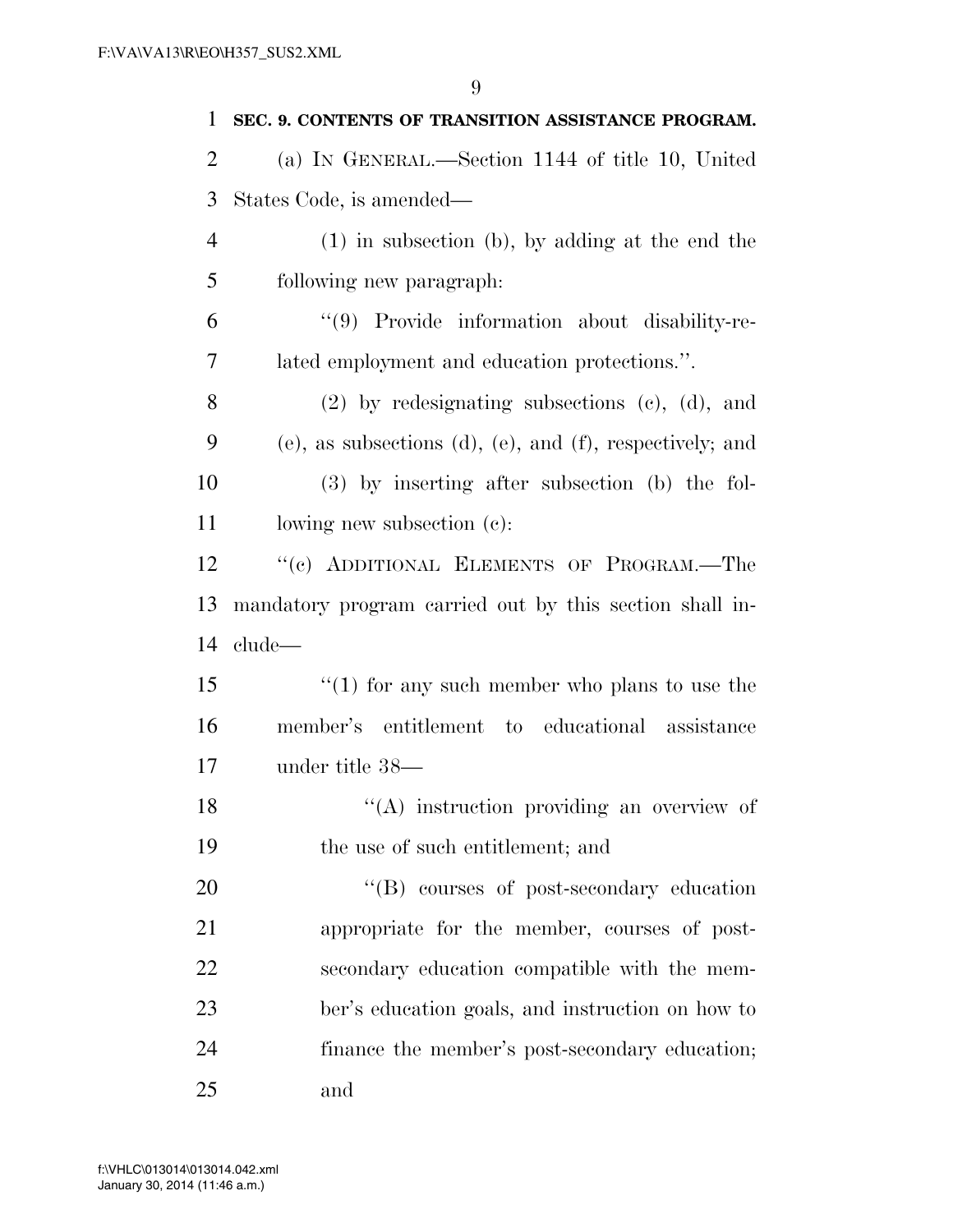$\mathcal{L}(2)$  instruction in the benefits under laws ad- ministered by the Secretary of Veterans Affairs and in other subjects determined by the Secretary con-cerned.''.

 (b) DEADLINE FOR IMPLEMENTATION.—The pro- gram carried out under section 1144 of title 10, United States Code, shall comply with the requirements of sub- sections (b)(9) and (c) of such section, as added by sub-section (a), by not later than April 1, 2015.

 (c) FEASIBILITY STUDY.—Not later than 270 days after the date of the enactment of this Act, the Secretary of Veterans Affairs shall submit to the Committee on Vet- erans' Affairs and the Committee on Armed Services of the Senate and the Committee on Veterans' Affairs and the Committee on Armed Services of the House of Rep- resentatives the results of a study carried out by the Sec- retary to determine the feasibility of providing the instruc- tion described in subsection (b) of section 1142 of title 10, United States Code, at all overseas locations where such instruction is provided by entering into a contract jointly with the Secretary of Labor for the provision of such instruction.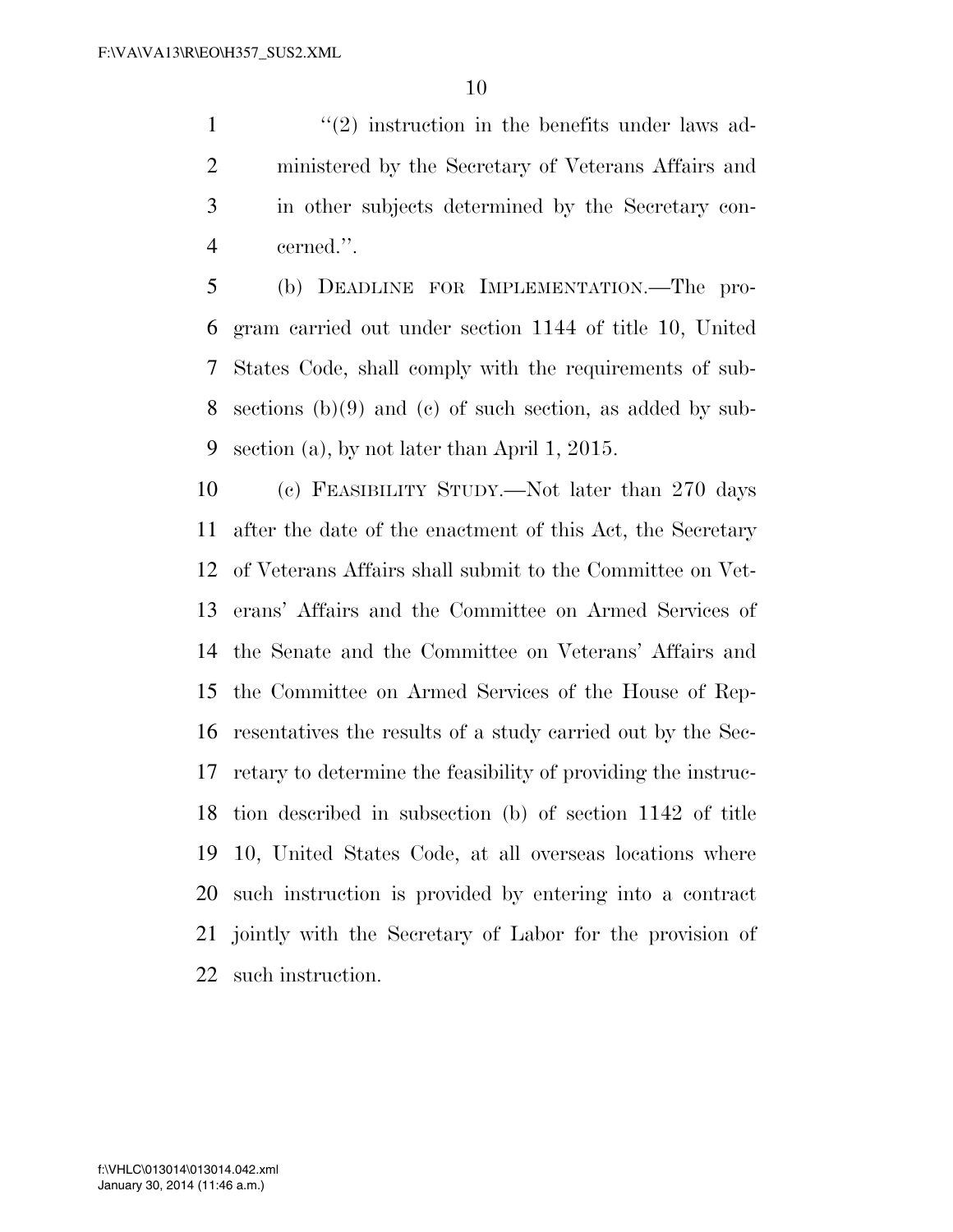|                | 11                                                        |
|----------------|-----------------------------------------------------------|
| 1              | SEC. 10. ROUNDING DOWN OF INCREASE IN RATES OF DIS-       |
| $\overline{2}$ | ABILITY COMPENSATION AND DEPENDENCY                       |
| 3              | AND INDEMNITY COMPENSATION.                               |
| $\overline{4}$ | ROUNDING.—Each dollar amount<br>increased<br>(a)          |
| 5              | under section 2 of the Veterans' Compensation Cost- of-   |
| 6              | Living Adjustment Act of 2013 (Public Law 113–52), if     |
| 7              | not a whole dollar amount, shall be rounded to the next   |
| 8              | lower whole dollar amount.                                |
| 9              | (b) APPLICABILITY.—Subsection (a) shall apply with        |
| 10             | respect to a payment made after the date of the enactment |
| 11             | of this Act.                                              |
|                |                                                           |
| 12             | SEC. 11. LIMITATION ON PERFORMANCE AWARDS IN THE          |
| 13             | SENIOR EXECUTIVE SERVICE.                                 |
| 14             | For each of fiscal years 2014 through 2018, the Sec-      |
| 15             | retary of Veterans Affairs may not make any performance   |
| 16             | awards under section 5384 of title 5, United States Code. |
| 17             | SEC. 12. SEMIANNUAL REPORTS TO CONGRESS ON COST OF        |
| 18             | <b>CERTAIN TRAVEL.</b>                                    |
| 19             | (a) IN GENERAL.—Subchapter I of chapter $5$ is            |
| 20             | amended by adding at the end the following new section:   |
| 21             | "\\$518. Semiannual reports to Congress on cost of cer-   |
| 22             | tain travel                                               |

 ''(a) SEMIANNUAL REPORTS.—Not later than June 30, 2014, and not later than 60 days after each 180-day period thereafter, the Secretary shall submit to the Com-mittee on Veterans' Affairs of the House of Representa-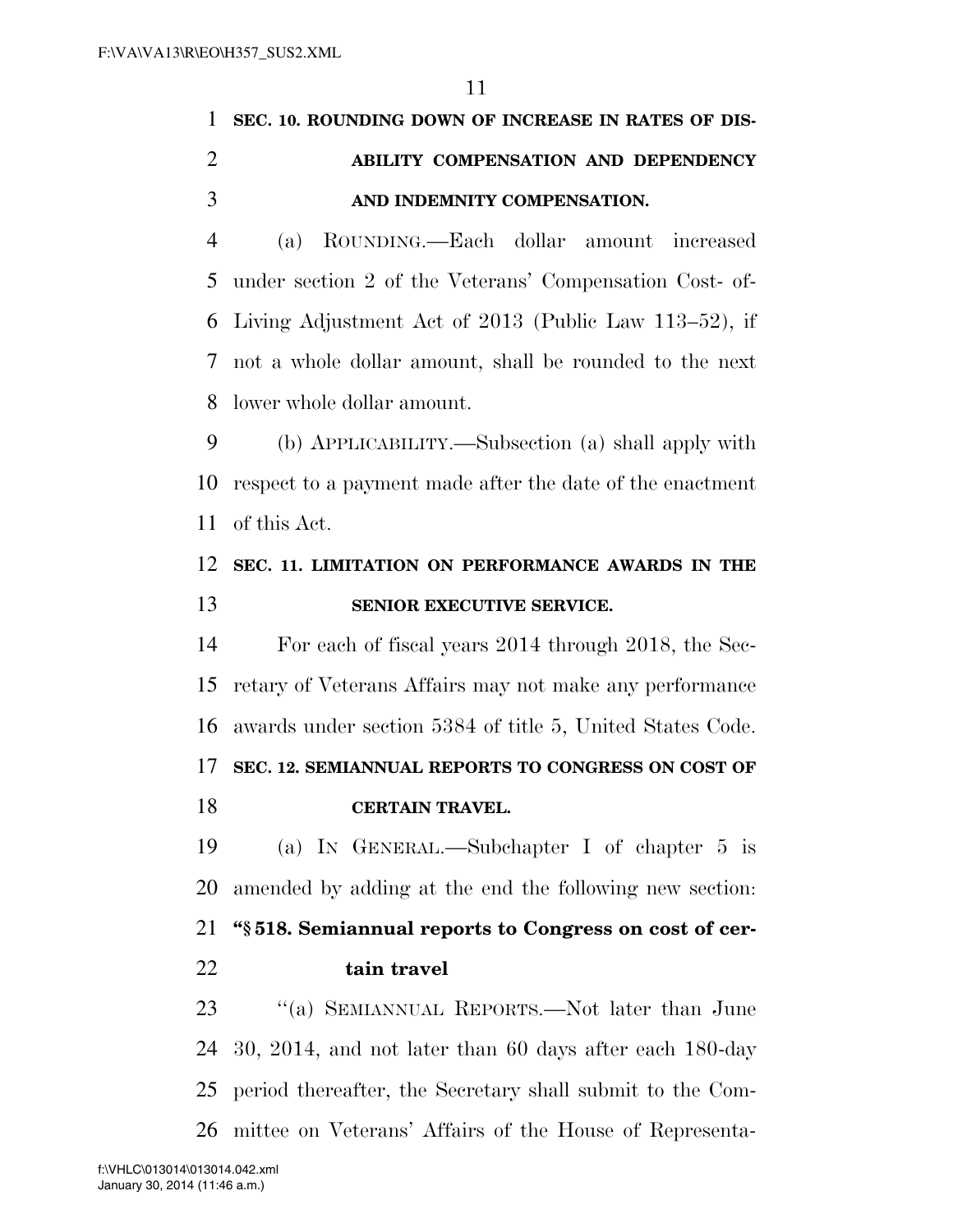| $\mathbf{1}$   | tives and the Committee on Veterans' Affairs of the Sen- |
|----------------|----------------------------------------------------------|
| 2              | ate a semiannual report on covered travel made during    |
| 3              | the 180-day period covered by the report.                |
| $\overline{4}$ | "(b) MATTERS INCLUDED.—Each report under sub-            |
| 5              | section (a) shall include the following:                 |
| 6              | $''(1)$ With respect to each instance of covered         |
| 7              | travel made during the period covered by the re-         |
| 8              | $port-$                                                  |
| 9              | $\lq\lq$ the purpose of such travel;                     |
| 10             | $\lq\lq$ (B) the destination;                            |
| 11             | "(C) the name and title of each employee                 |
| 12             | included on such travel;                                 |
| 13             | $\lq\lq$ (D) the duration of such travel;                |
| 14             | " $(E)$ the total cost to the Department of              |
| 15             | such travel; and                                         |
| 16             | "(F) with respect to covered travel de-                  |
| 17             | scribed in subsection $(d)(2)$ , the identity of the     |
| 18             | person or entity that paid or reimbursed for             |
| 19             | such travel.                                             |
| 20             | $\lq(2)$ The final costs to the Department with re-      |
| 21             | spect to all covered travel made during the period       |
| 22             | covered by the report, including costs relating to-      |
| 23             | $\lq\lq$ transportation, including fares for             |
| 24             | travel by air, rail, bus, ferry, cruise ship, taxi,      |
| 25             | mass transit, or other mode of transportation;           |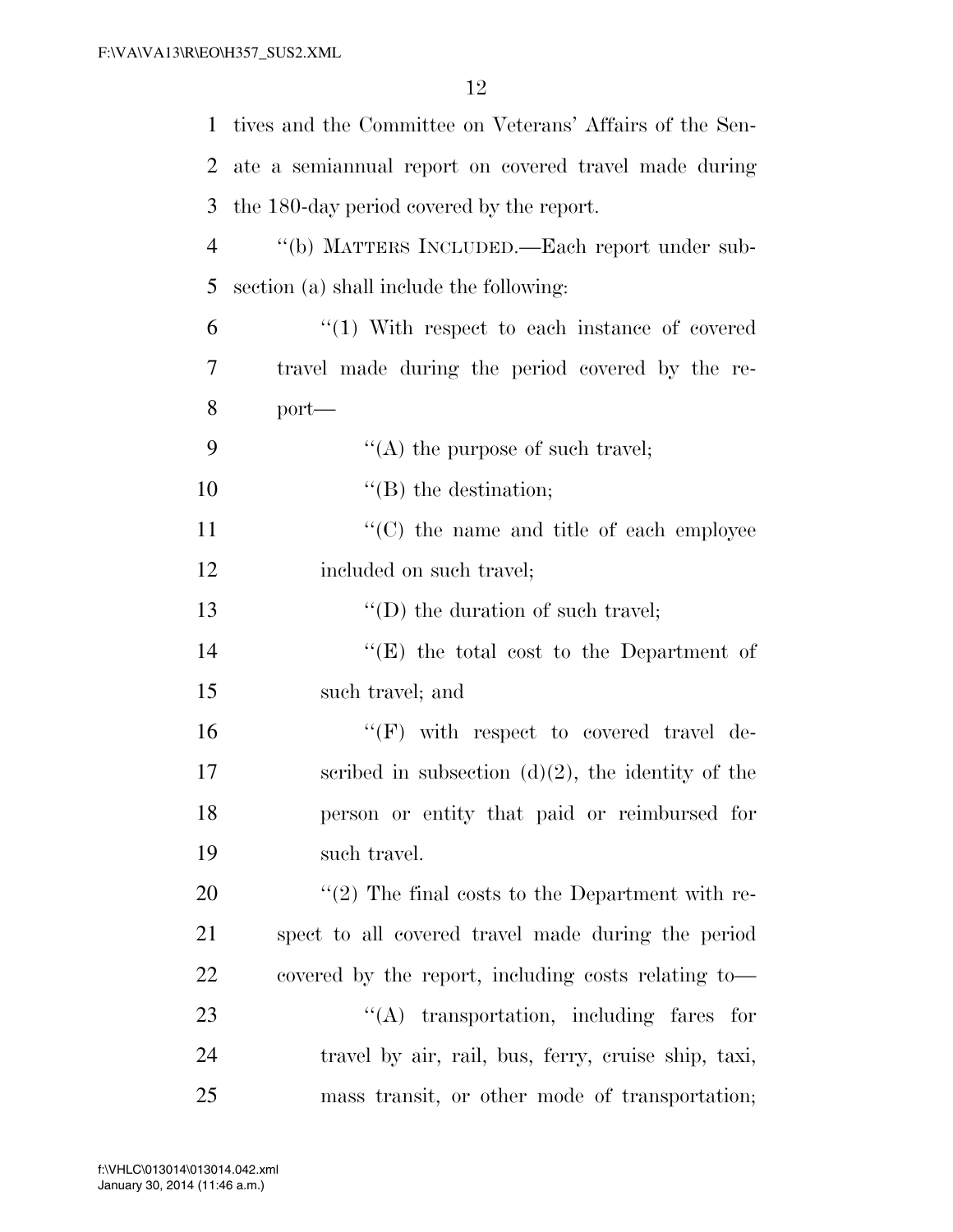| $\mathbf{1}$   | "(B) expenses or reimbursements relating                    |
|----------------|-------------------------------------------------------------|
| $\overline{2}$ | to operating and maintaining a car, including               |
| 3              | the costs of fuel and mileage;                              |
| $\overline{4}$ | $\lq\lq$ <sup>(C)</sup> passport and visa fees;             |
| 5              | $\lq\lq$ (D) lodging;                                       |
| 6              | $\lq\lq(E)$ per diem payments;                              |
| 7              | $\lq\lq(F)$ baggage charges;                                |
| 8              | $\lq\lq(G)$ computer rental fees;                           |
| 9              | $\lq\lq(H)$ rental of halls, auditoriums, or other          |
| 10             | spaces;                                                     |
| 11             | $``(I)$ entertainment;                                      |
| 12             | $\lq\lq(J)$ contractors;                                    |
| 13             | $\lq\lq$ (K) registration fees; and                         |
| 14             | $\lq\lq$ (L) promotional items.                             |
| 15             | DUPLICATIVE INFORMATION.—Each report<br>``(e)               |
| 16             | under subsection (a) shall include the information de-      |
| 17             | scribed in subsection (b) regardless of whether such infor- |
| 18             | mation is also included in a report under section 517 of    |
| 19             | this title.                                                 |
| 20             | "(d) COVERED TRAVEL DEFINED.—In this section,               |
| 21             | the term 'covered travel' means travel made by an em-       |
| 22             | ployee of the Department of Veterans Affairs, including     |
| 23             | an employee who is stationed in a foreign country, on offi- |
| 24             | cial business to any of the following locations:            |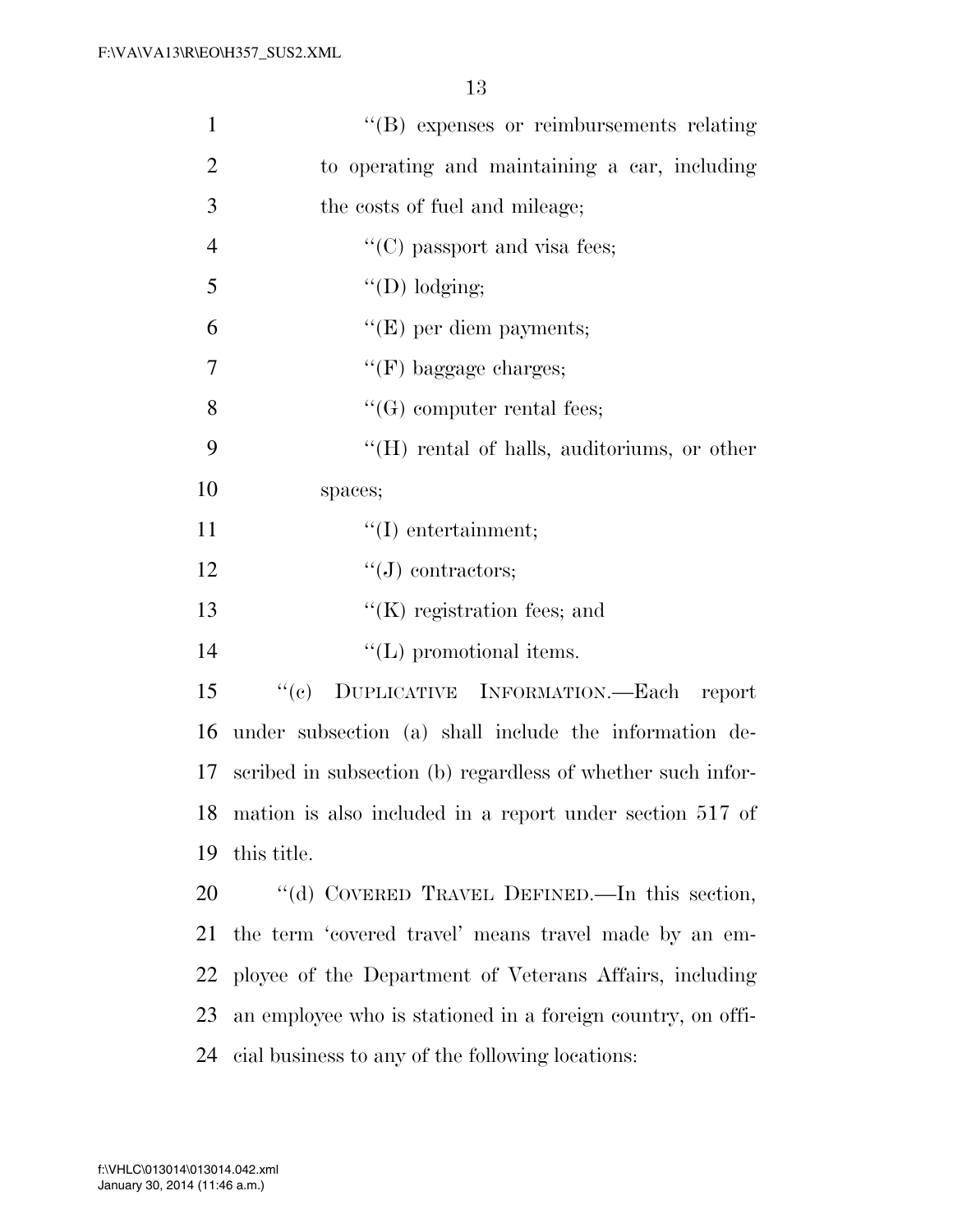|                | $\lq(1)$ If the Department or other element of the                |
|----------------|-------------------------------------------------------------------|
| $\overline{2}$ | Federal Government pays for such travel, a location               |
| 3              | outside of-                                                       |
| $\overline{4}$ | $\lq\lq$ the several States;                                      |
| 5              | $\lq\lq$ (B) the District of Columbia;                            |
| 6              | $\lq\lq$ (C) a territory, commonwealth, or posses-                |
| 7              | sion of the United States;                                        |
| 8              | $\lq\lq$ (D) Indian lands (as defined in section                  |
| 9              | $4(4)$ of the Indian Gaming Regulatory Act $(25)$                 |
| 10             | U.S.C. $2703(4)$ ; or                                             |
| 11             | $\lq\lq$ the territorial waters of the United                     |
| 12             | States.                                                           |
| 13             | "(2) If any person or entity other than the Fed-                  |
| 14             | eral Government pays (or reimburses) for such trav-               |
| 15             | el, any location, regardless of whether the location is           |
| 16             | inside or outside of the United States.".                         |
| 17             | (b) CLERICAL AMENDMENT.—The table of sections                     |
| 18             | at the beginning of such chapter is amended by adding             |
| 19             | after the item relating to section 517 the following new          |
| 20             | item:                                                             |
|                | "518. Semiannual reports to Congress on cost of certain travel.". |
| 21             | SEC. 13. REPORT OF INFECTIOUS DISEASE AT MEDICAL FA-              |
| 22             | CILITIES OF DEPARTMENT OF VETERANS AF-                            |
| 23             | FAIRS.                                                            |
| 24             | (a) IN GENERAL.—Section 7311 is amended by add-                   |
| 25             | ing at the end the following new subsection:                      |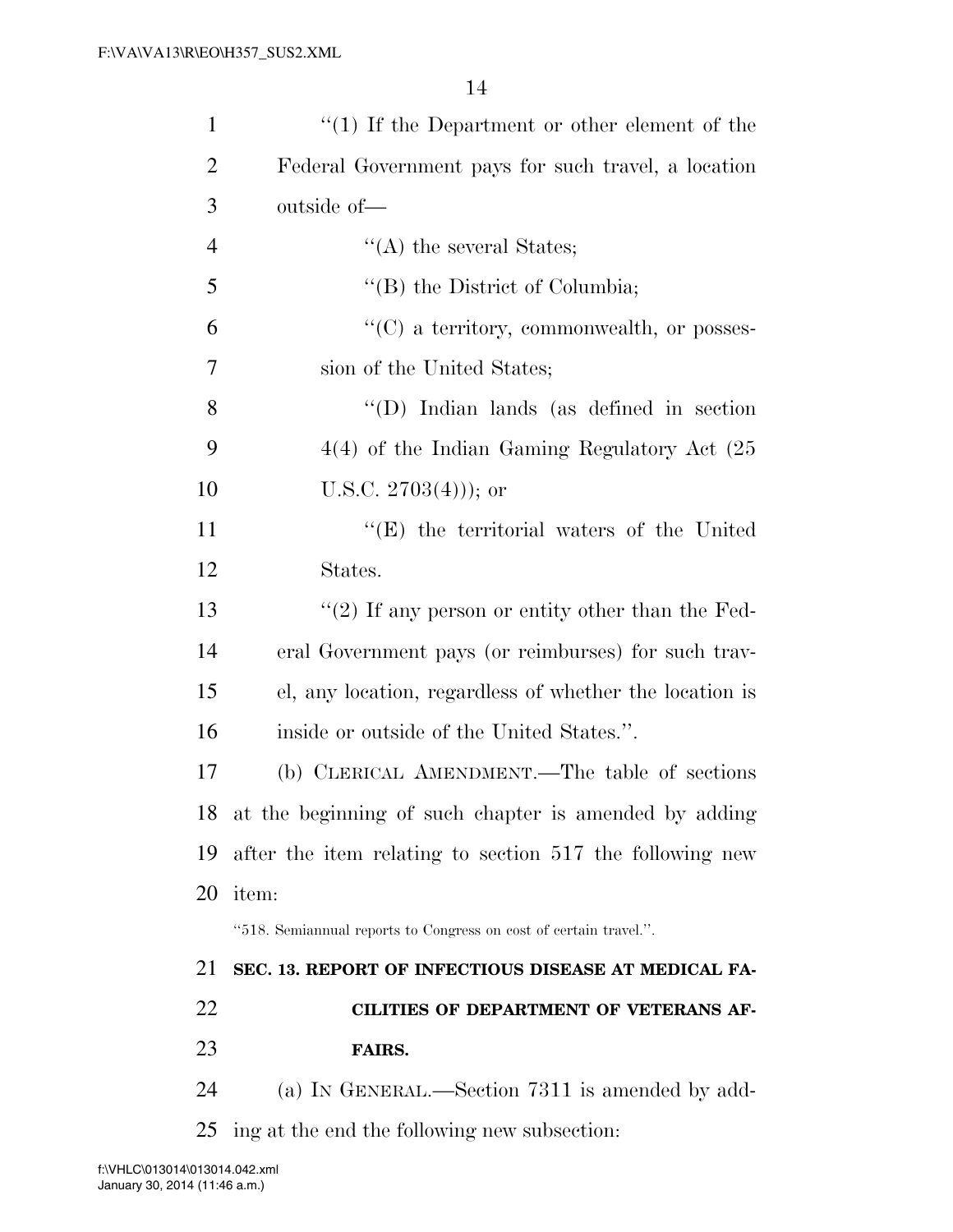$\langle f'(f)(1)$  The Secretary shall report to the appropriate entity each case of a notifiable infectious disease or condi- tion that is diagnosed at a medical facility of the Depart- ment of Veterans Affairs in accordance with the laws of the State in which the facility is located.

 $\mathfrak{b}$  ''(2) In addition to reporting each case of a notifiable infectious disease or condition at a medical facility of the Department pursuant to paragraph (1), the Secretary shall report each such case that is classified as a health- care-associated infection sentinel event to the accrediting organization of such facility.

 $\frac{1}{3}(A)$  If the Secretary fails to report a case of a notifiable infectious disease or condition at a medical facil- ity of the Department in accordance with State law pursu-ant to paragraph (1), the Secretary shall—

16 ''(i) take any remedial action required under the laws of the State to correct such failure; and

18 ''(ii) if the Secretary does not correct such fail- ure pursuant to clause (i), pay to the State an amount equal to the amount that a medical facility not owned by the Federal Government that is lo- cated in the same State would pay as a penalty to such State for such failure.

 ''(B) The State may file a civil action against the Sec-retary in the United States district court for the district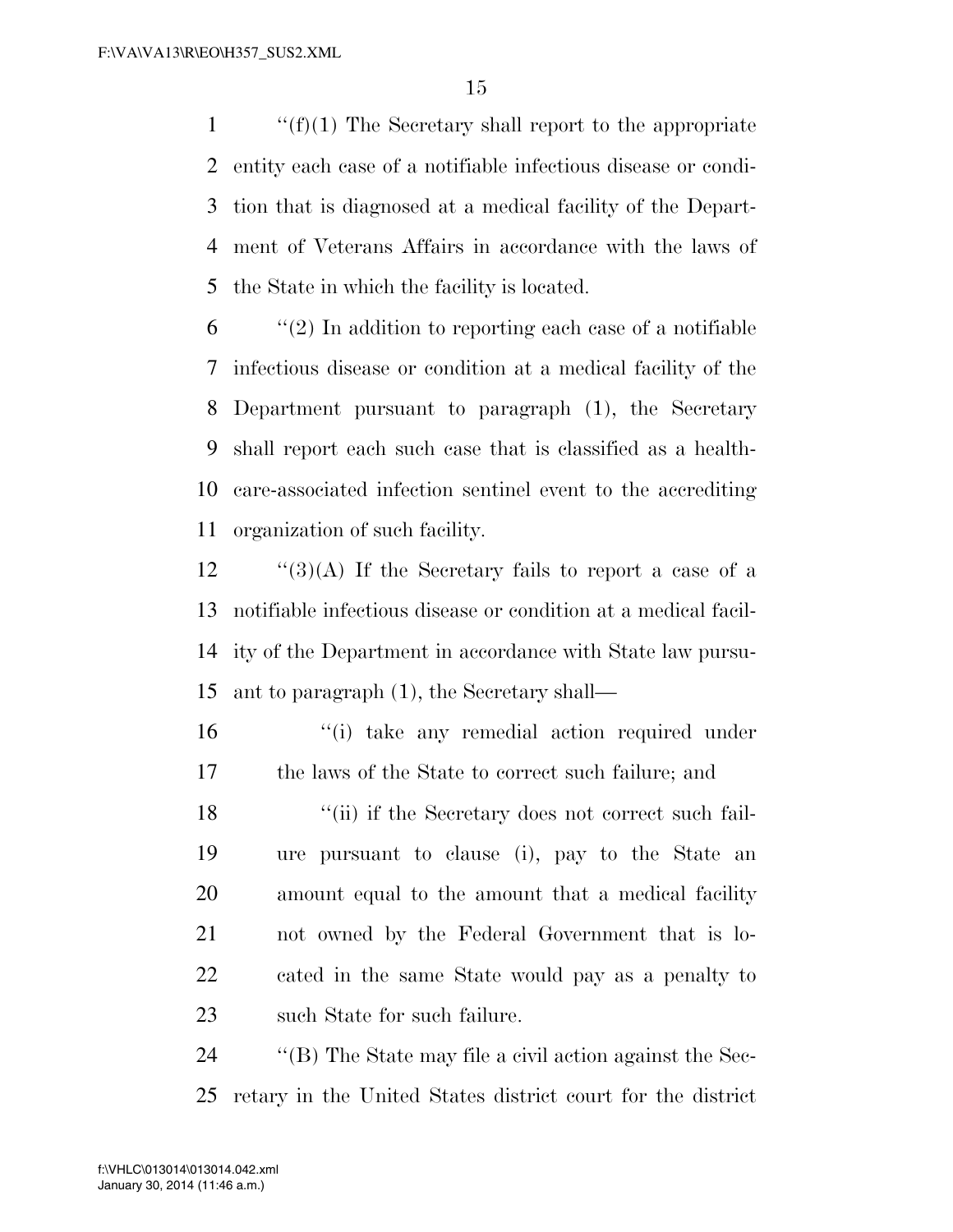in which the medical facility is located to recover from the United States the amount described in subparagraph 3  $(A)(ii)$ .

 ''(C) A civil action under subparagraph (B) may not be commenced later than two years after the cause of ac-tion accrues.

 ''(4)(A) In any case in which the Inspector General of the Department suspects that a director of a Veterans Integrated Service Network has failed to comply with an applicable provision of this subsection, the Inspector Gen- eral shall conduct an investigation to determine whether such director failed to comply with an applicable provision of this section.

 ''(B) If the Inspector General determines under sub- paragraph (A) that a director has failed to comply with a provision of this subsection, the Secretary shall suspend such director for such period as the Secretary considers appropriate under subchapter I or subchapter II of chap- ter 75 of title 5, as the case may be. In addition to such suspension, the Secretary may impose such other adminis- trative disciplinary action on the director as the Secretary considers appropriate and for which the Secretary is oth-erwise authorized.

24 ''(5) The Secretary shall—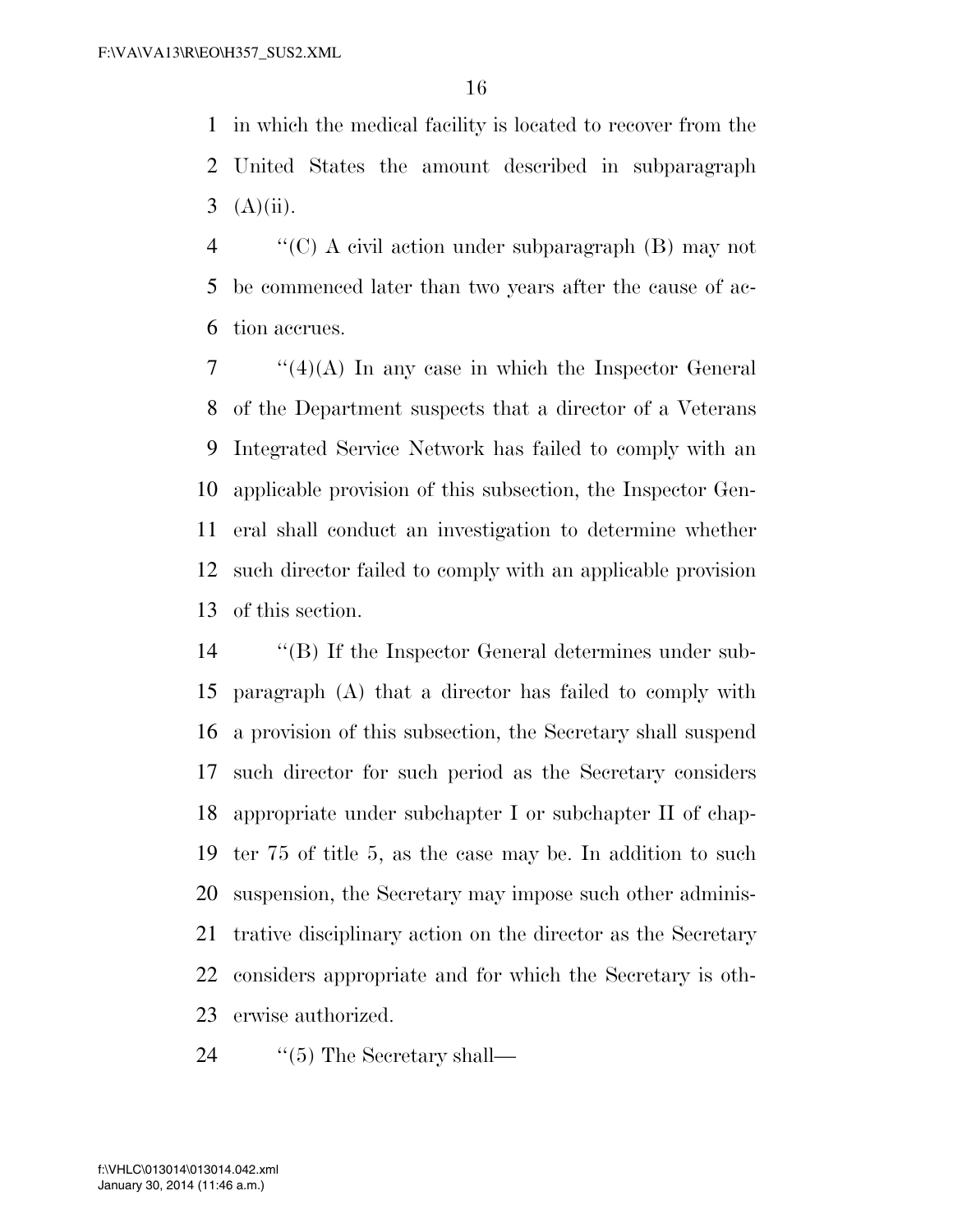$\langle (A)$  maintain records of each notifiable infec- tious disease or condition reported pursuant to para- $3 \qquad \text{graph } (1);$  and ''(B) submit to the Committees on Veterans' Affairs of the House of Representatives and the Sen- ate a notification of each such notifiable infectious disease or condition. ''(6) In this subsection, the term 'notifiable infectious disease or condition' means any infectious disease or con- dition that is—  $\langle \hat{A} \rangle$  on the list of nationally notifiable diseases or conditions published by the Council of State and Territorial Epidemiologists and the Centers for Dis- ease Control and Prevention; or ''(B) covered by a provision of law of a State that requires the reporting of infectious diseases or conditions.''. (b) EFFECTIVE DATE.—The reporting requirement under section 7311(f) of title 38, United States Code, as

 added by subsection (a), shall apply with respect to a case of a notifiable infectious disease or condition diagnosed at a medical facility of the Department of Veterans Affairs on or after the date that is 60 days after the date of the enactment of this Act.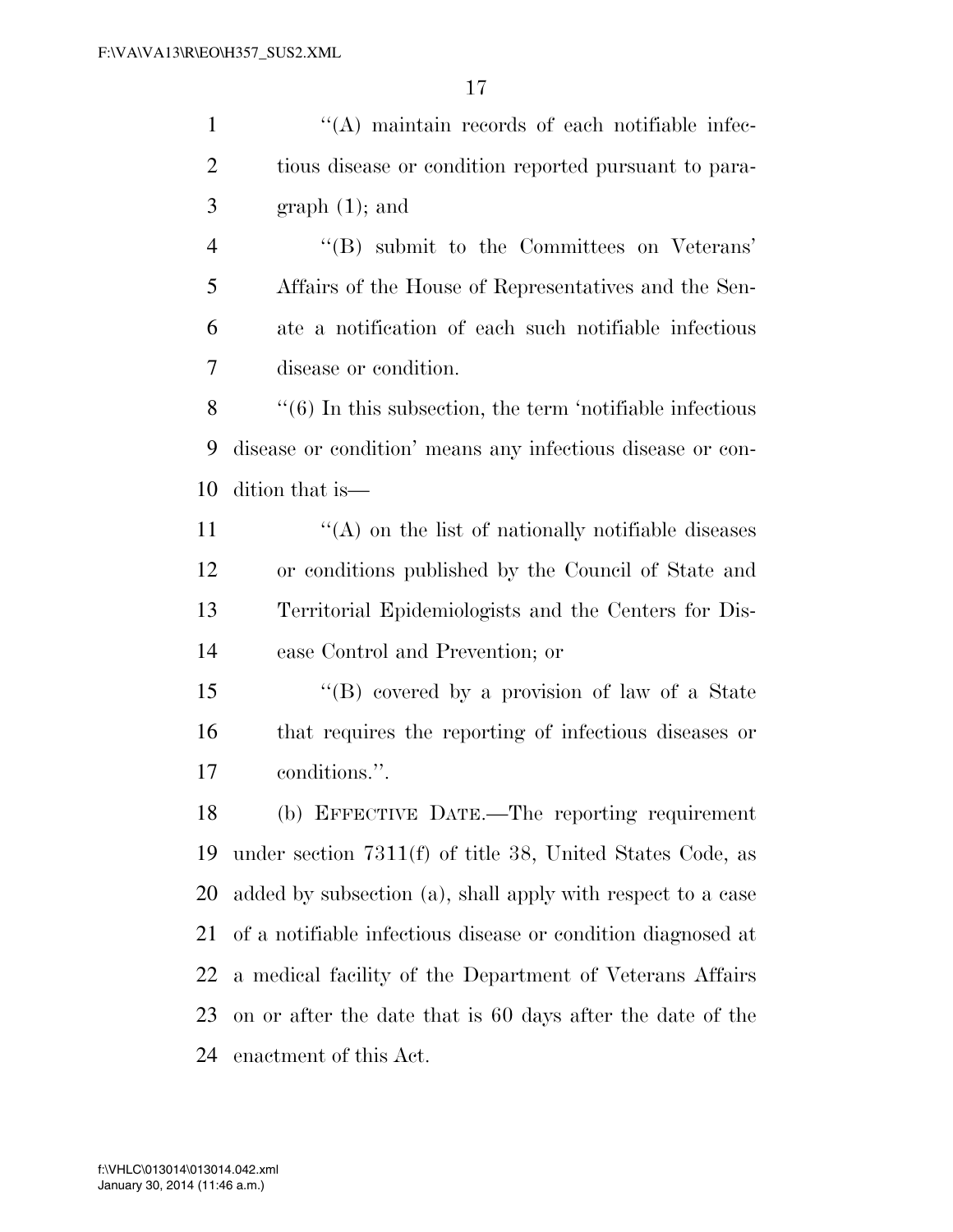|   | 1 SEC. 14. PROHIBITION OF VISUAL RECORDING WITHOUT |
|---|----------------------------------------------------|
| 2 | <b>INFORMED CONSENT.</b>                           |
|   | Section 7331 is amended—<br>$\mathcal{R}$          |

 (1) by striking ''The Secretary, upon'' and in- serting ''(a) IN GENERAL.—The Secretary, upon''; and

 (2) by adding at the end the following new sub-section:

 ''(b) VISUAL RECORDING.—(1) The Secretary shall prescribe regulations establishing procedures to ensure that, except as provided by paragraph (2), any visual re- cording made by the Secretary of a patient during the course of furnishing care under this title is carried out only with the full and informed consent of the patient or, in appropriate cases, a representative thereof.

 ''(2) The Secretary may waive the requirement for informed consent under paragraph (1) with respect to the visual recording of a patient if such recording is made—

 $\langle (A)$  pursuant to a determination by a physi- cian or psychologist that such recording is medically necessary or necessary for the safety of the patient;  $\langle$  (B) pursuant to a warrant or order of a court of competent jurisdiction; or

24  $\langle ^{\prime}(C) \rangle$  in a public setting where a person would not have a reasonable expectation to privacy, such as a waiting room or hallway, and such recording is for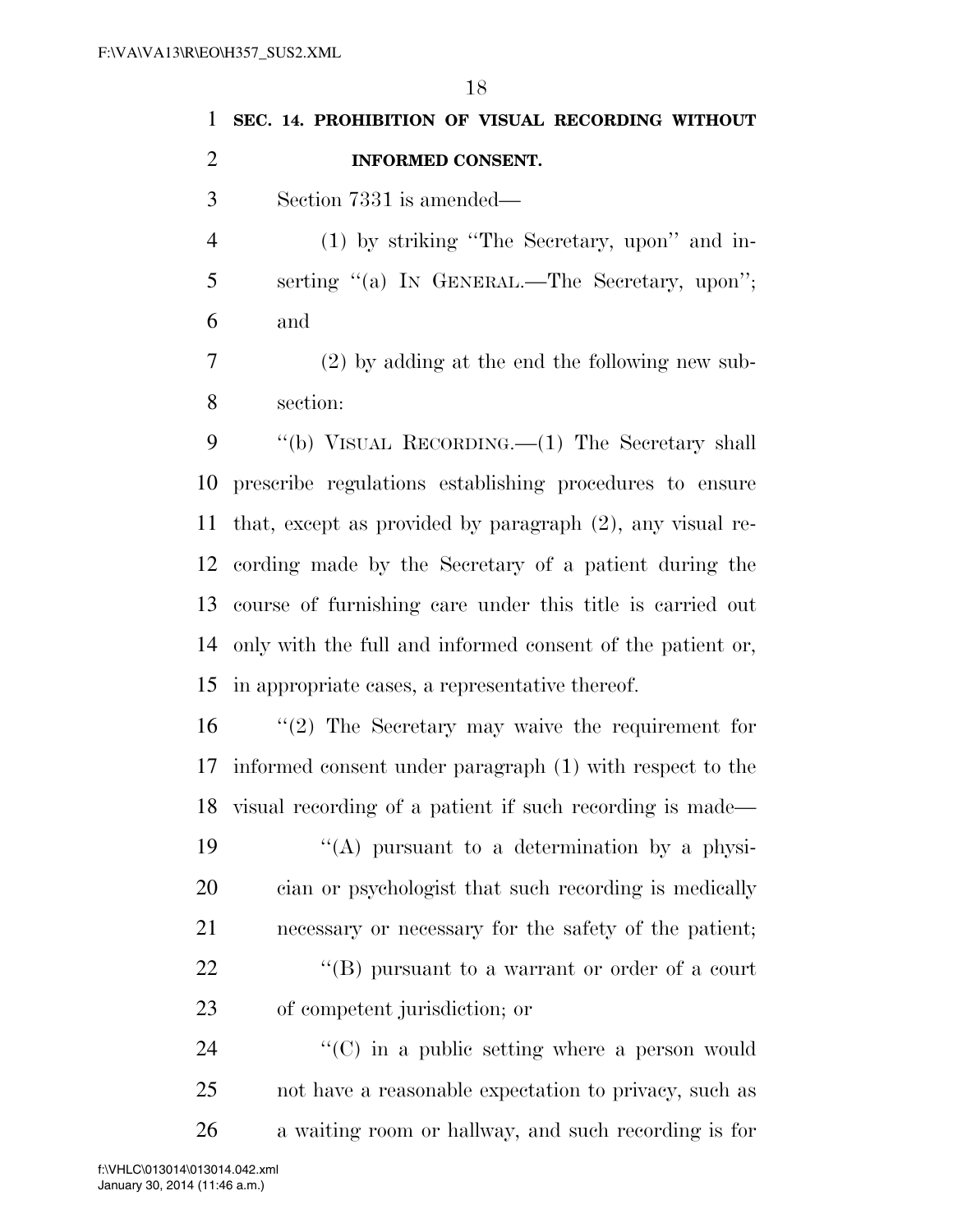general security purposes not particularized to the patient.

- ''(3) In this subsection, the term 'visual recording' means the recording or transmission of images or video, but does not include—
- ''(A) medical imaging, including such imaging produced by radiographic procedures, nuclear medi- cine, endoscopy, ultrasound, or other similar proce-dures; or
- ''(B) images, video, and other clinical informa- tion transmitted for the purposes of providing treat- ment through telehealth and telemedicine tech-nologies.''.
- **SEC. 15. TWO-MONTH EXTENSION OF VETERANS RETRAIN-ING ASSISTANCE PROGRAM.**

 Section 211 of the VOW to Hire Heroes Act of 2011 (Public Law 112–56; 125 Stat. 713; 38 U.S.C. 4100 note) is amended—

- 19 (1) in subsection (a)(2)(B), by striking "March"
- 31, 2014'' and inserting ''May 31, 2014''; and
- (2) in subsection (k), by striking ''March 31, 2014'' and inserting ''May 31, 2014''.

Amend the title so as to read: ''A bill to amend title 38, United States Code, to require courses of education provided by public institutions of higher education that are approved for purposes of the educational assistance